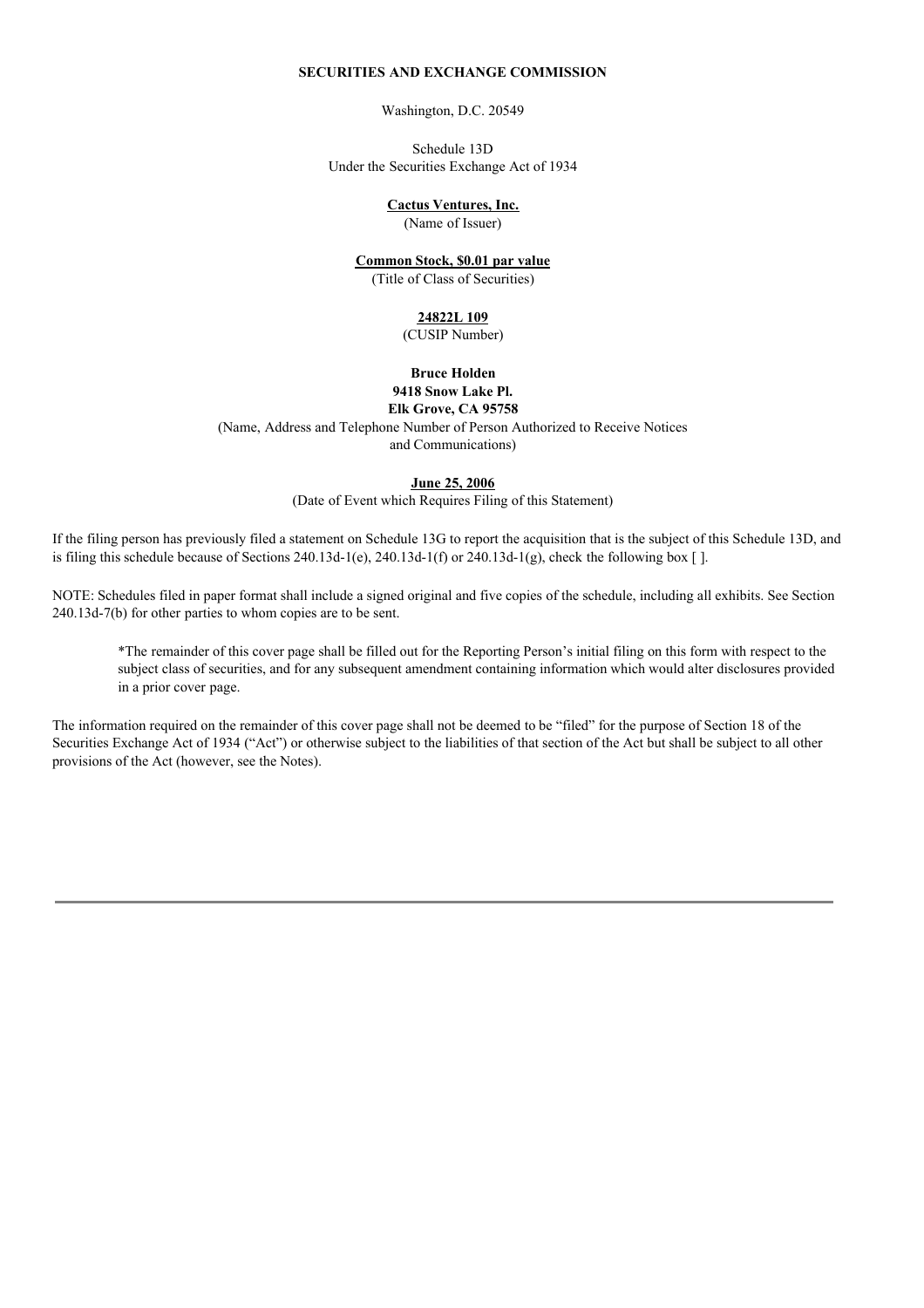CUSIP No. 24822L 109

| (1) Names of Reporting Persons and I.R.S. Identification Nos. of Such Persons (entities only) |  |
|-----------------------------------------------------------------------------------------------|--|
|                                                                                               |  |

Bruce Holden

(2) Check the Appropriate Box if a Member of a Group (See Instructions) (a)

(b)

- (3) SEC Use Only  $\qquad \qquad$
- (4) Source of Funds (See Instructions):

OO

(5) Check if Disclosure of Legal Proceedings is Required Pursuant to Items 2(d) or 2(e)

N/A

## (6) Citizenship or Place of Organization

#### United States

| Number of<br><b>Shares</b> | (7) Sole Voting Power:            | 1,853,200 |
|----------------------------|-----------------------------------|-----------|
| Beneficially<br>Owned by   | (8) Shared Voting Power:          |           |
| Each<br>Reporting          | (9) Sole Dispositive Power:       | 1,853,200 |
| Person with:               | (10) Shared Dispositive<br>Power: | 0         |

## (11) Aggregate Amount Beneficially Owned by Each Reporting Person:

### 1,853,200

- (12) Check if the Aggregate Amount in Row (11) Excludes Certain Shares (See Instructions)  $\Box$
- (13) Percent of Class Represented by Amount in Row (11):

8.3%

(14) Type of Reporting Person (See Instructions):

IN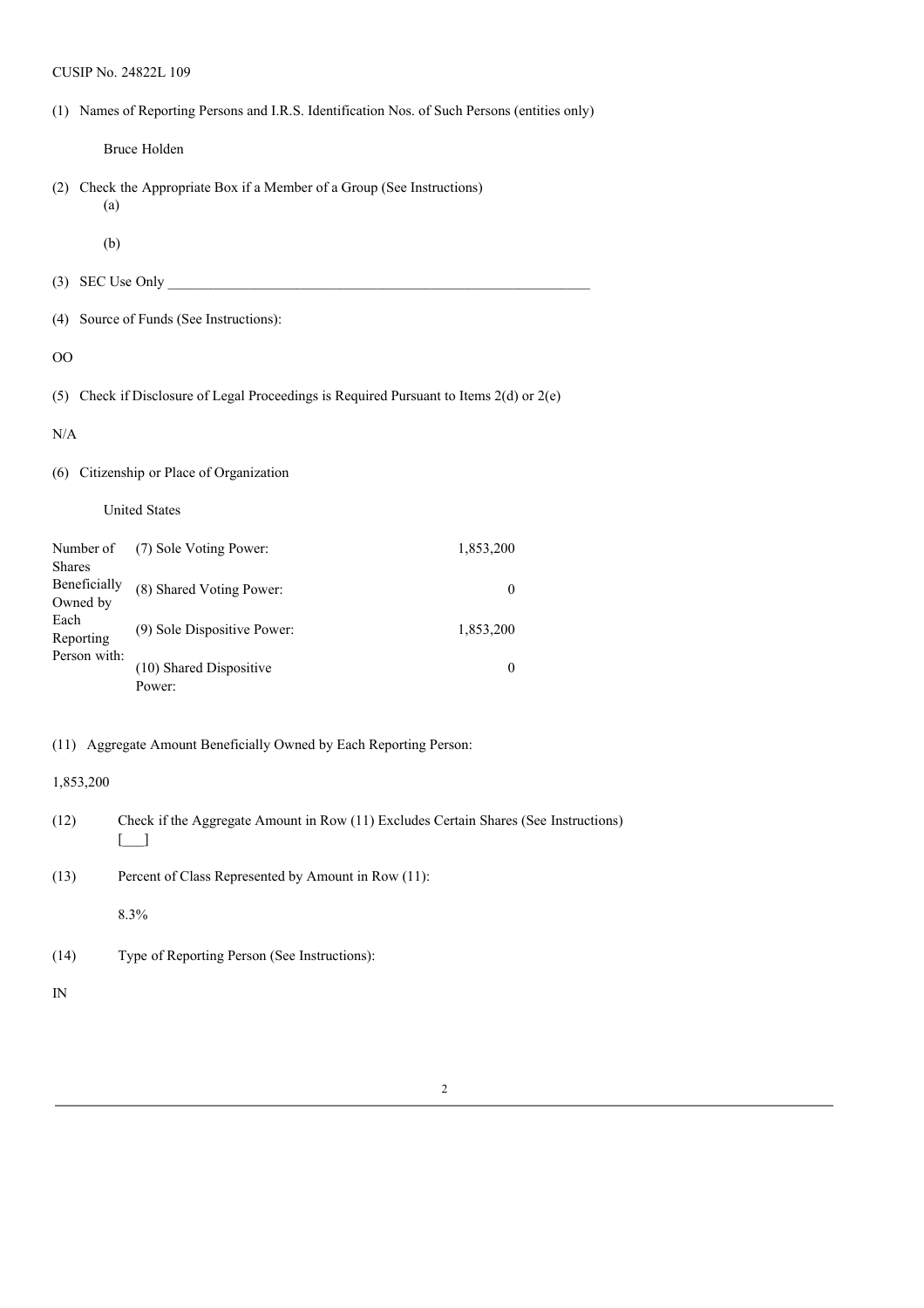### **Item 1. Security and Issuer.**

Name and address of principal executive offices of Issuer:

Cactus Ventures, Inc. 251 Jeanell Dr., Suite 3 Carson City, NV 89703

Common Stock, \$0.01 par value (the "Common Stock")

# **Item 2. Identity and Background.**

(a) Name of person filing:

Bruce Holden

(b) Residence or Business Address:

9418 Snow Lake Pl. Elk Grove, CA 95758

(c) Principal occupation:

Business Owner

# (d) Criminal proceedings:

During the last five years, Mr. Holden has not been convicted in any criminal proceeding.

(e) Civil Proceedings:

During the last five years, Mr. Holden has not been a party to any civil proceedings of a judicial or administrative body of competent jurisdiction as a result of which that person would have been subject to any judgment, decree or final order enjoining future violations of or prohibiting or mandating activities subject to Federal or State Securities laws or finding any violation with respect to such laws.

(f) Citizenship or Place of Organization:

United States

# **Item 3. Source and Amount of Funds or Other Consideration.**

On 10/15/1997 the Company issued 1,853,200 shares of common stock to Bruce Holden for \$1,800 cash. The shares were issued pursuant to an exemption from registration under Section 4(2) of the Securities Act and no commissions were paid relating to the sale of stock.

# **Item 4. Purpose of the Transaction.**

Mr. Holden does not have any plans or proposals that relates to or would result in any of the actions enumerated in Item 4 of Schedule 13D.